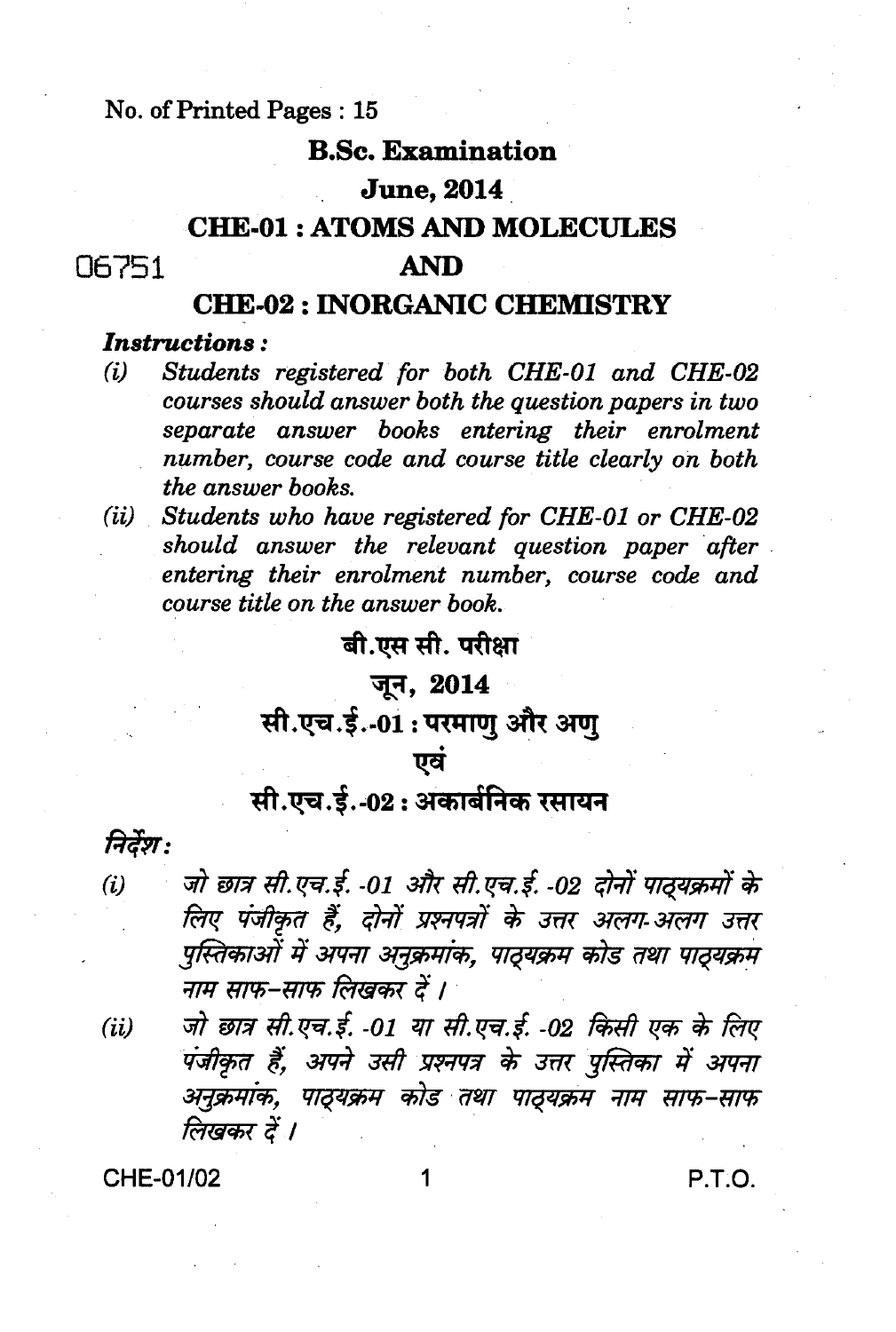#### **CHE-01**

#### **BACHELOR OF SCIENCE (B.Sc.)**

#### **Term-End Examination**

#### **June, 2014**

#### **CHEMISTRY**

#### **CHE-01 : ATOMS AND MOLECULES**

*Time : 1 hour Maximum Marks : 25* 

*Note : Attempt all the five questions.* 

*Use the following data whenever required :*  Planck's constant,  $h = 6.626 \times 10^{-34}$  Js Velocity of light,  $c = 2.998 \times 10^8 \text{ ms}^{-1}$ Mass of electron,  $m = 9.109 \times 10^{-31}$  kg Avogadro constant,  $N_{\rm A}= 6.022 \times 10^{23}$  mol $^{-1}$ 

- 1. Answer any *two* parts : *2* 
	- (a) What do you understand by the term Well-behaved' wave function ?
	- (b) How is molar polarisation of polar molecules affected with decrease in temperature ?
	- (c) Predict the types of hybridisation of carbon atoms in acetylene molecule.

CHE-01 2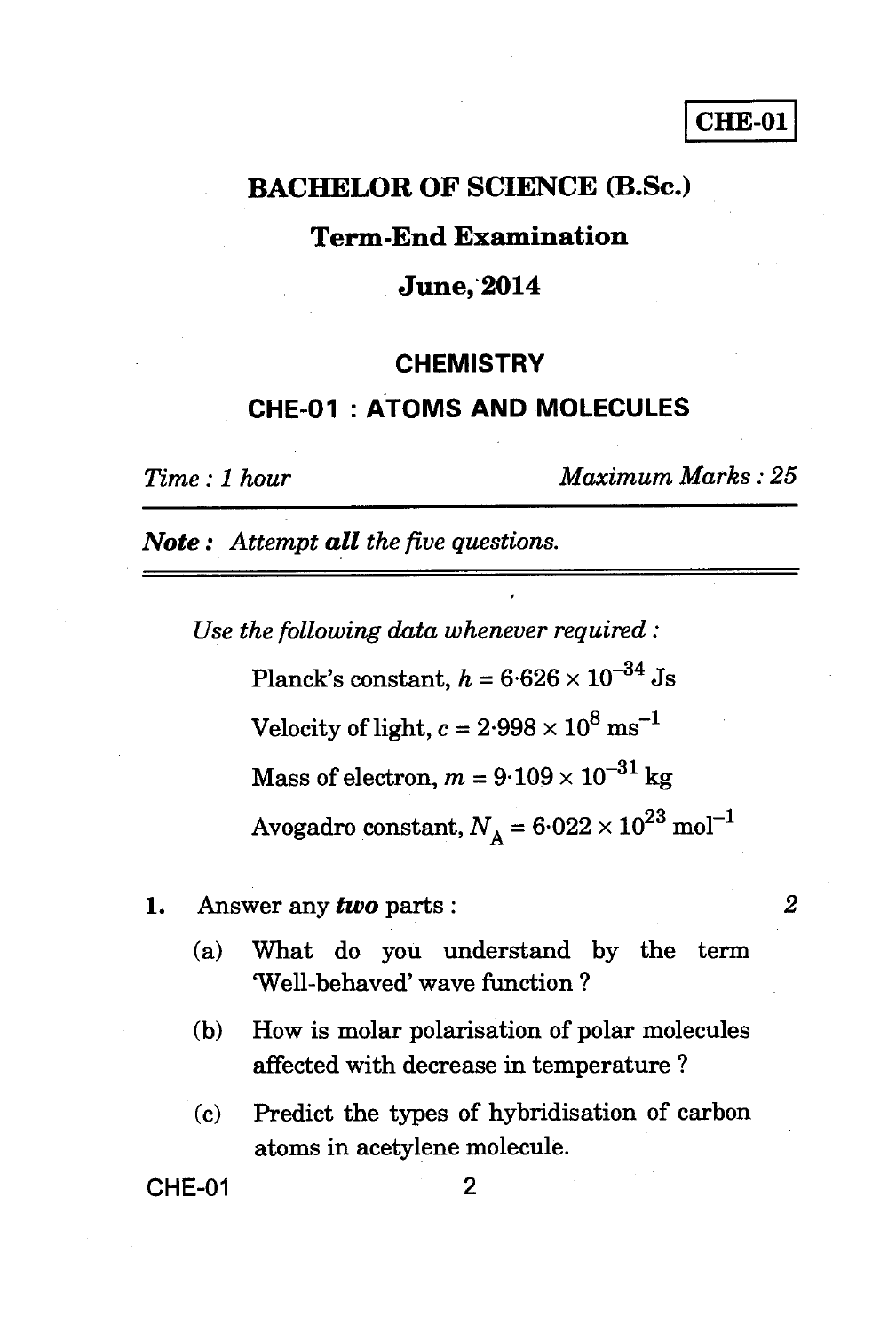- **2.** Answer any *two* parts : *4* 
	- (a) Calculate the energy required to excite an electron in a one-dimensional box from its ground state to first excited state. Given that  $l = 1$  nm.
	- (b) Predict the shape of iodine pentafluoride,  $PF_{5}$ , using VSEPR theory.
	- (c) Which of the following two will absorb at higher wavelength ? Justify your answer.  $CH_3-CH=CH_2-CH_3$  or  $CH<sub>2</sub> = CH - CH = CH<sub>2</sub>$
- 3. Answer any *two* parts :
	- (a) Draw the MO energy level diagram of NO and calculate its bond order.
	- (b) Calculate the force constant of  ${}^{1}H$   ${}^{35}Cl$  bond given that the wave number of IR absorption is observed at  $2894 \text{ cm}^{-1}$ . (Reduced mass of HCl is  $1.615 \times 10^{-27}$  kg)
	- (c) Calculate the wavelength *(2)* of light required to eject photo-electrons from a metal, X, with a kinetic energy of  $1 \times 10^{-19}$  J  $(v_{\rm g}$  for  $X = 3 \times 10^{14}$  Hz).

CHE-01 3 P.T.O.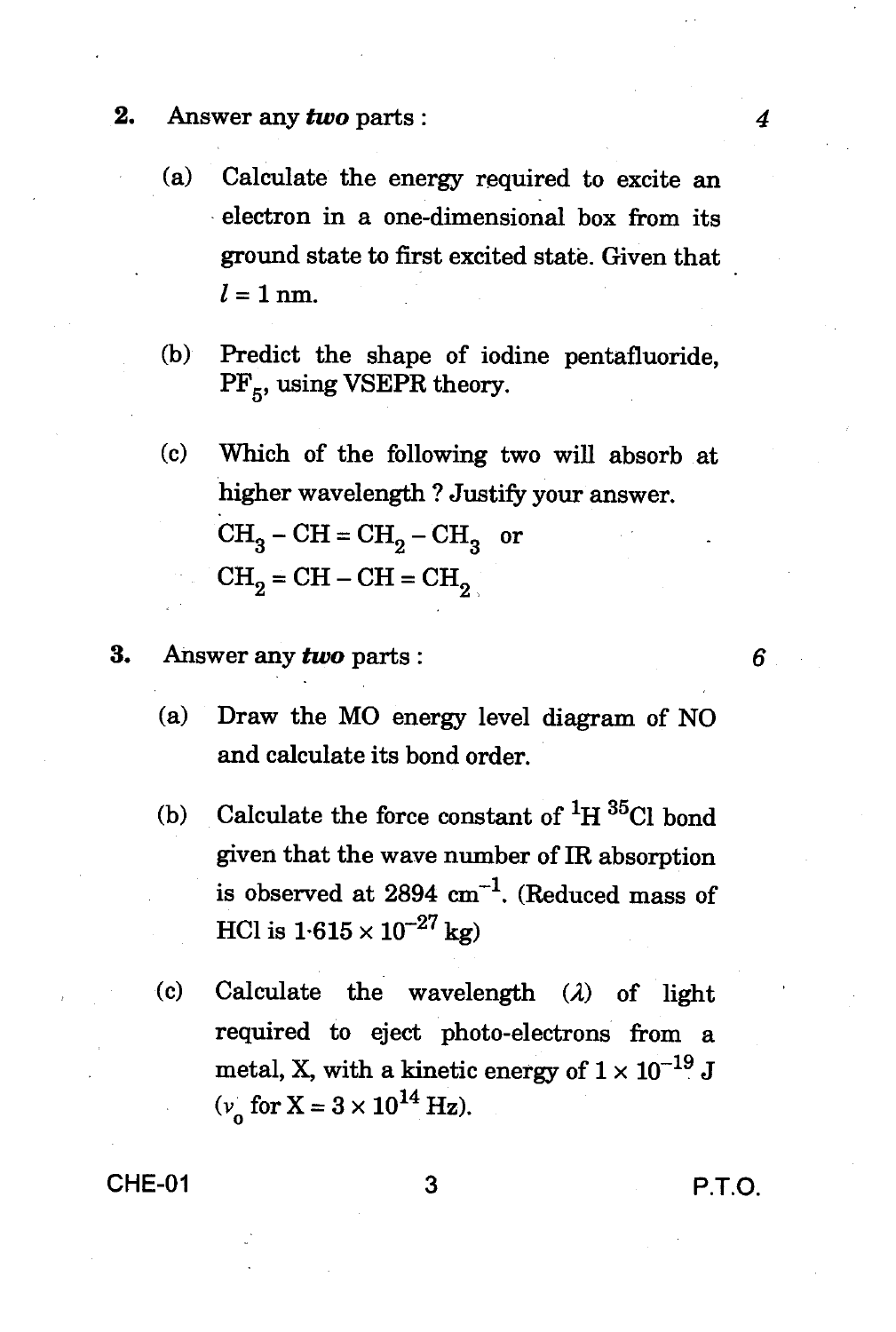- **4.** Answer any *two* parts : *8* 
	- (a) Write the postulates of Bohr's atomic theory.
	- (b) Draw the Born Haber cycle for NaCl molecule. Calculate the heat of sublimation of Na (s) given the following data : Ionization energy of sodium (s) = 495 kJ/mol Heat of dissociation of  $Cl_2(g) = 242$  kJ/mol Electron affinity of Cl  $(g) = -348$  kJ/mol Lattice energy of NaCl  $(s) = -787$  kJ/mol Heat of formation of NaCl  $(s) = -411$  kJ/mol
	- (c) Write the electronic configuration of iron (At. No. 26). What is the number of unpaired electrons in  $\text{Fe}^{2+}$  and  $\text{Fe}^{3+}$  ions ? Calculate the magnetic moment of  $\text{Fe}^{2+}$  ion in  $\mu_{\text{B}}$ units.
- **5.** Answer any *one* part : 5
	- (a) (i) What are nuclear fission and fusion ? Illustrate with suitable examples.
		- (ii)  $\frac{60}{27}$ Co has a half-life of 5.26 years. If one gram of this was allowed to decay, how many kg would be present after three half-lives ?
	- (b) The bond length of  ${}^{1}H\,{}^{80}Br$  is 141 pm. Calculate the wave number in  $cm^{-1}$  for  $J = 0 \rightarrow J' = 1$  transition.

**CHE-01 4**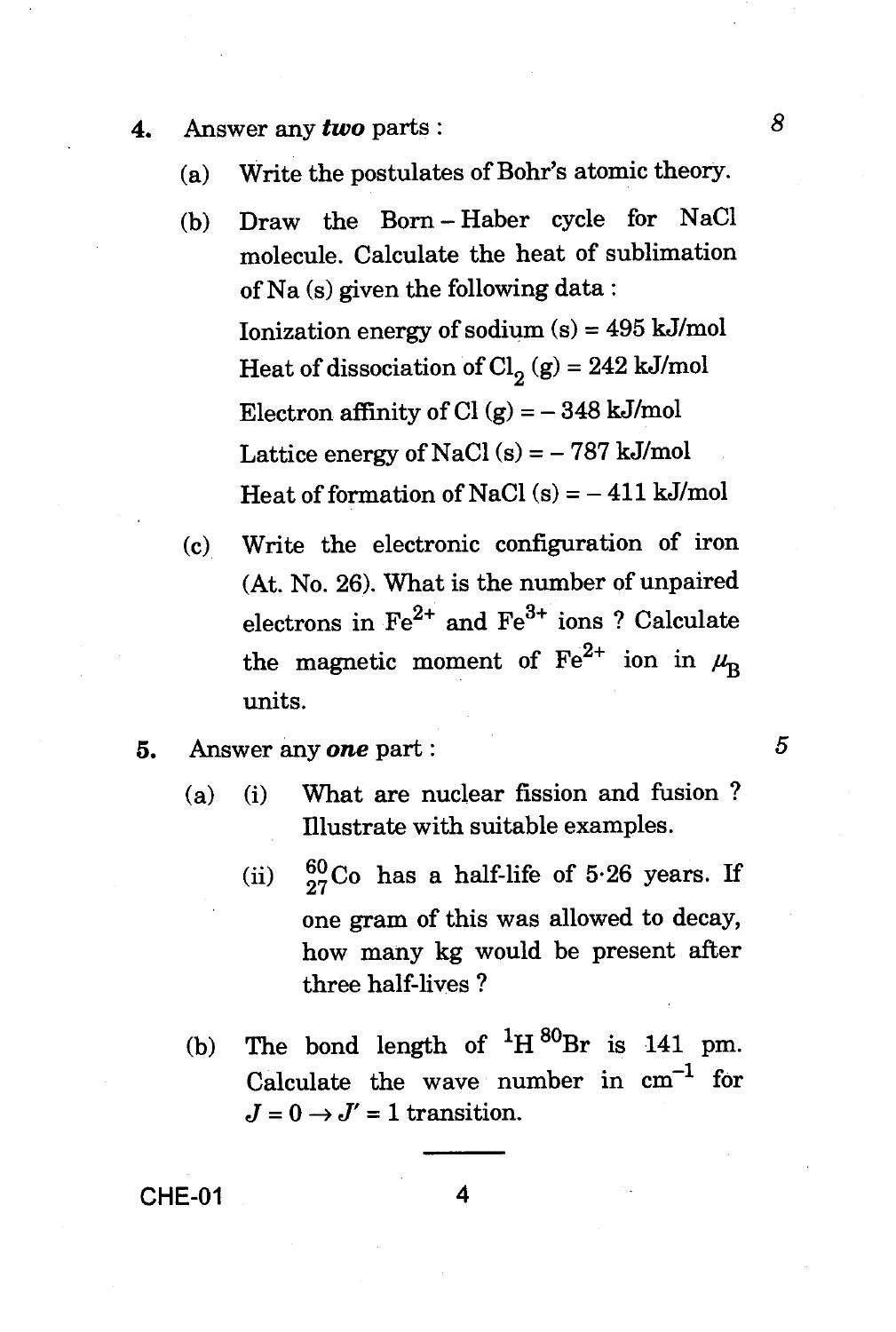सी.एच.ई.-01

विज्ञान स्नातक (बी.एस सी.)

सत्रांत परीक्षा

जून, 2014

# रसायन विज्ञान

# सी.एच.ई.-01 : परमाणु और अणु

समय : 1 घण्टा

अधिकतम अंक : 25

नोट: सभी पाँच प्रश्नों के उत्तर दीजिए ।

जहाँ आवश्यक हो निम्नलिखित आंकड़ों का उपयोग करें :

प्लांक नियतांक,  $h = 6.626 \times 10^{-34}$  Js

प्रकाश की गति,  $c = 2.998 \times 10^8 \text{ ms}^{-1}$ 

इलेक्ट्रॉन का द्रव्यमान,  $m = 9{\cdot}109 \times 10^{-31} \text{ kg}$ 

आवोगाद्रो नियतांक,  $N_{\rm A}$  = 6·022  $\times\,10^{23}$  mol $^{-1}$ 

किन्हीं *दो* भागों के उत्तर दीजिए: 1.

- (क) 'संतोषजनक व्यावहारिक' तरंग फलन पद से आप क्या समझते हैं ?
- (ख) तापमान कम होने से ध्रुवीय अणुओं का मोलीय ध्रुवण किस प्रकार से प्रभावित होता है ?
- (ग) ऐसीटिलीन अणु में कार्बन परमाणुओं के संकरण के प्रकारों का पूर्वानुमान कीजिए।

**CHE-01** 

P.T.O.

 $\overline{2}$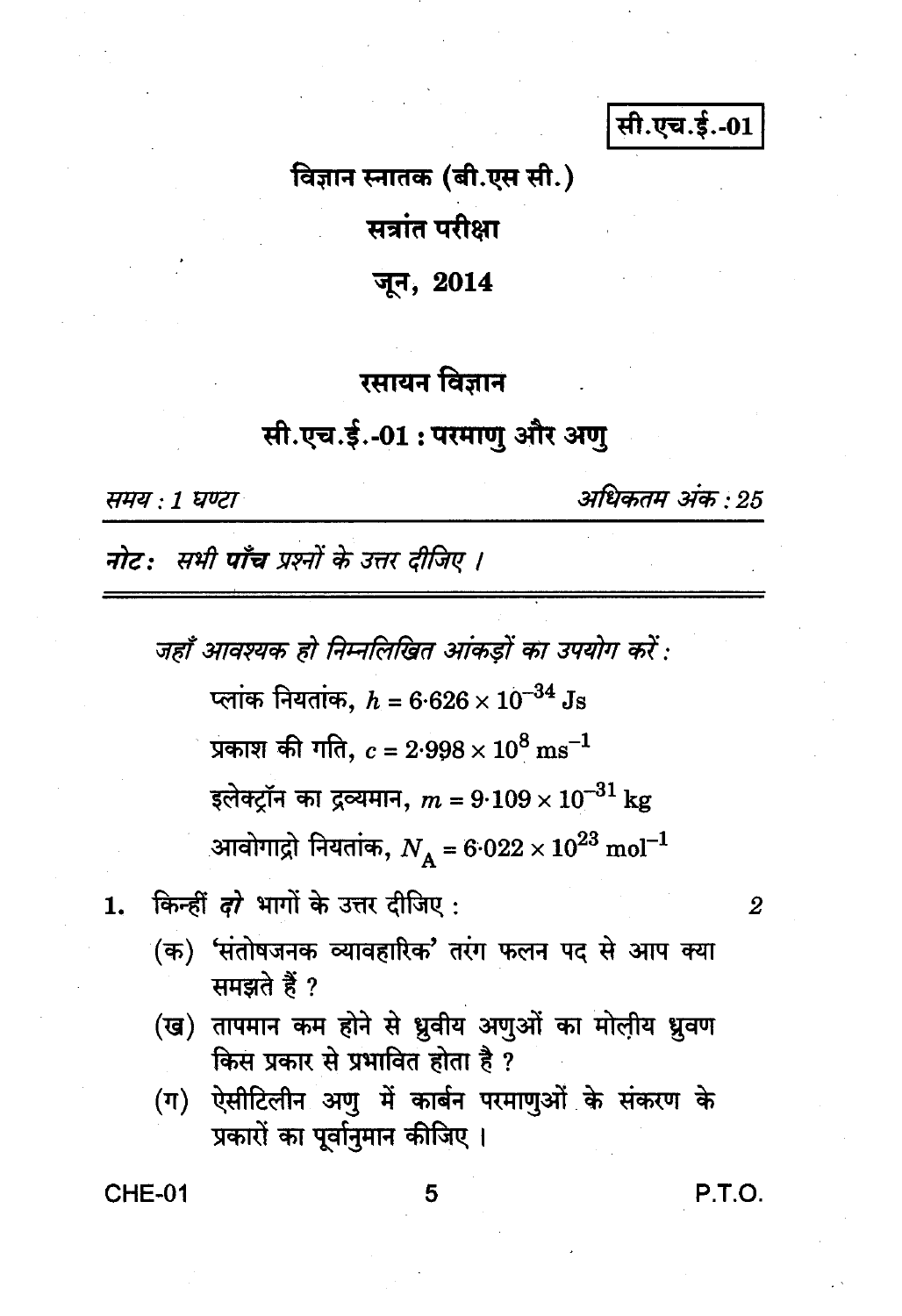- किन्हीं *दो* भागों के उत्तर दीजिए :  $2.$ 
	- (क) एक-विमा वाले बॉक्स में एक इलेक्टॉन को निम्नतर अवस्था से प्रथम उत्तेजित अवस्था में उत्तेजित करने के लिए आवश्यक ऊर्जा का परिकलन कीजिए । दिया गया है:  $l = 1$  nm.
	- (ख) VSEPR सिद्धांत का उपयोग करके आयोडीन पेन्टाफ्लुओराइड, PF<sub>5</sub> की आकृति का पूर्वानुमान कीजिए ।
	- (ग) निम्नलिखित में से कौन उच्च तरंगदैर्घ्य पर अवशोषण करेगा ? अपने उत्तर का औचित्य समझाइए ।  $CH_2-CH=CH_2-CH_3$  या  $CH<sub>o</sub> = CH - CH = CH<sub>o</sub>$
- 3. किन्हीं दरे भागों के उत्तर दीजिए:
	- (क) NO के अणू कक्षक ऊर्जा स्तर आरेख का चित्रण कीजिए और इसके आबंध क्रम की गणना कीजिए ।
	- (ख)  $^{1}$ H $^{35}$ Cl आबंध के बल स्थिरांक का परिकलन कीजिए, यदि अवरक्त अवशोषण की तरंग संख्या  $2894 \text{ cm}^{-1}$  पर दिखती है । (HCl का समानीत द्रव्यमान  $1.615 \times 10^{-27} \text{ kg}$  है)
	- (ग) धातु, X, से  $1 \times 10^{-19}$  J गतिज ऊर्जा वाले फोटो-इलेक्टॉन को निकालने के लिए आवश्यक प्रकाश के तरंगदैर्घ्य (2) का परिकलन कीजिए। (X के लिए  $v_0 = 3 \times 10^{14}$  Hz)

CHE-01

6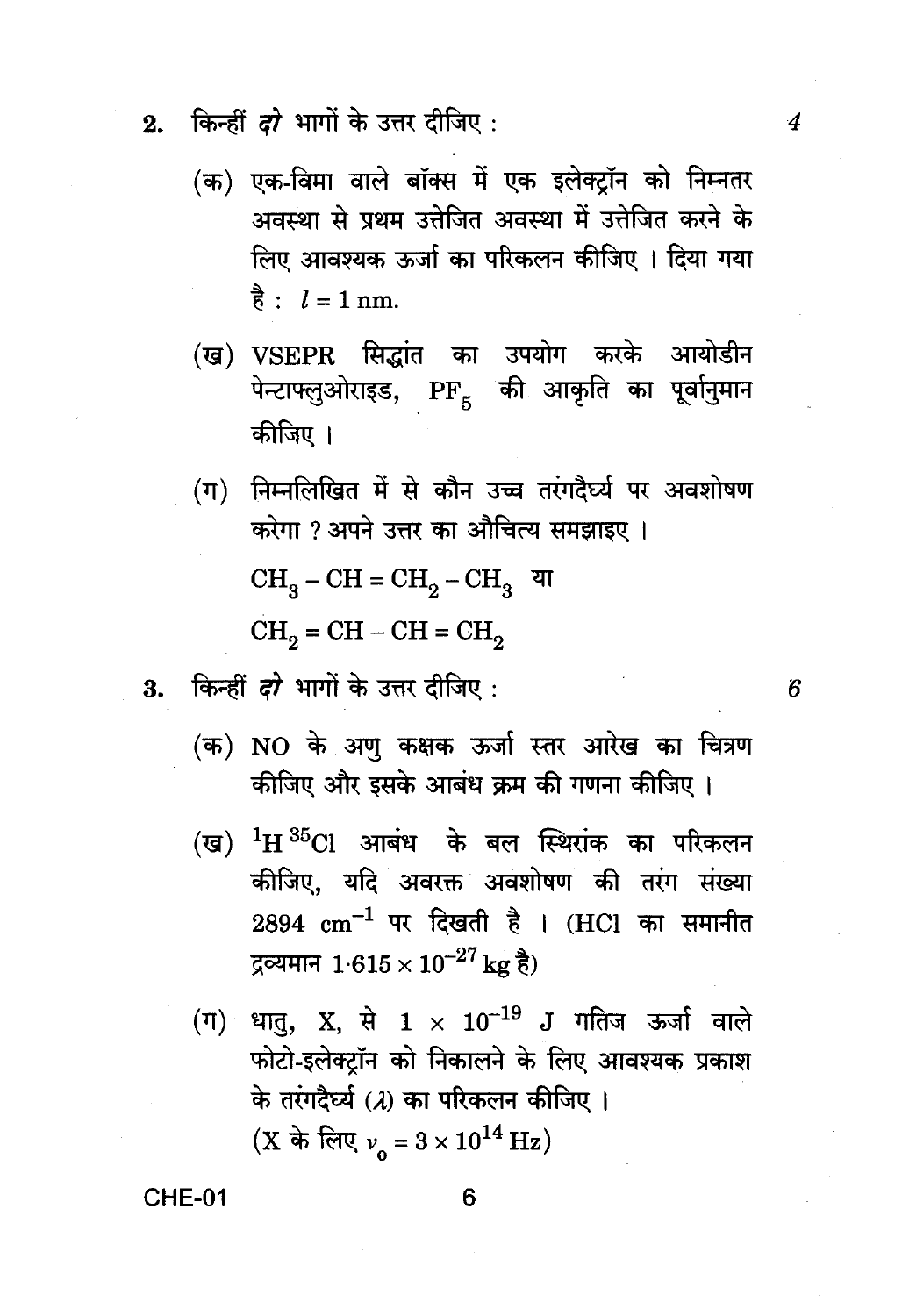- किन्हीं *दो* भागों के उत्तर दीजिए :  $\mathbf{4}$ 
	- (क) बोर के परमाणु सिद्धांत के अभिगृहीतों को लिखिए।
	- (ख) सोडियम क्लोराइड अणू के लिए बॉर्न हाबर चक्र खींचिए । निम्नलिखित आँकड़ों की सहायता से Na (s) की ऊर्ध्वपातन ऊष्मा का परिकलन कीजिए : सोडियम (ठोस) की आयनन ऊर्जा = 495 kJ/mol Cl. (गैस) की वियोजन ऊष्मा = 242 kJ/mol  $Cl$  (गैस) की इलेक्ट्रॉन बंधुता = - 348 kJ/mol NaCl (ठोस) की जालक ऊर्जा = - 787 kJ/mol NaCl (ठोस) की संभवन ऊष्मा =  $-411$  kJ/mol
	- (ग) लोह (परमाणु क्रमांक 26) का इलेक्ट्रॉनिक विन्यास लिखिए । Fe<sup>2+</sup> और Fe<sup>3+</sup> आयनों में कितने अयुग्मित इलेक्ट्रॉन हैं ?  $\rm Fe^{2+}$  आयन का  $\mu_{\rm R}$  मात्रक में चुंबकीय आघूर्ण का परिकलन कीजिए ।
- किसी *एक* भाग का उत्तर दीजिए : 5.
	- नाभिकीय विखंडन और संलयन क्या हैं ? उपयुक्त (क) (i) उदाहरणों से समझाइए।
		- $^{60}_{97}$ Co का अर्द्ध-आयु काल 5.26 वर्ष है। यदि  $(ii)$  $1\>$  gm  $^{60}_{27}{\rm Co}$  का क्षय होता है, तो तीन अर्द्ध-आयु काल के पश्चात् कितने किलोग्राम (kg) बचा रहेगा ?
	- (ख)  $^{1}$ H  $^{80}$ Br अणु की आबंध लंबाई 141 pm है।  $J = 0 \rightarrow J' = 1$  संक्रमण के लिए तरंग संख्या का परिकलन  $\rm cm^{-1}$  में कीजिए ।

7

 $CHE-01$ 

8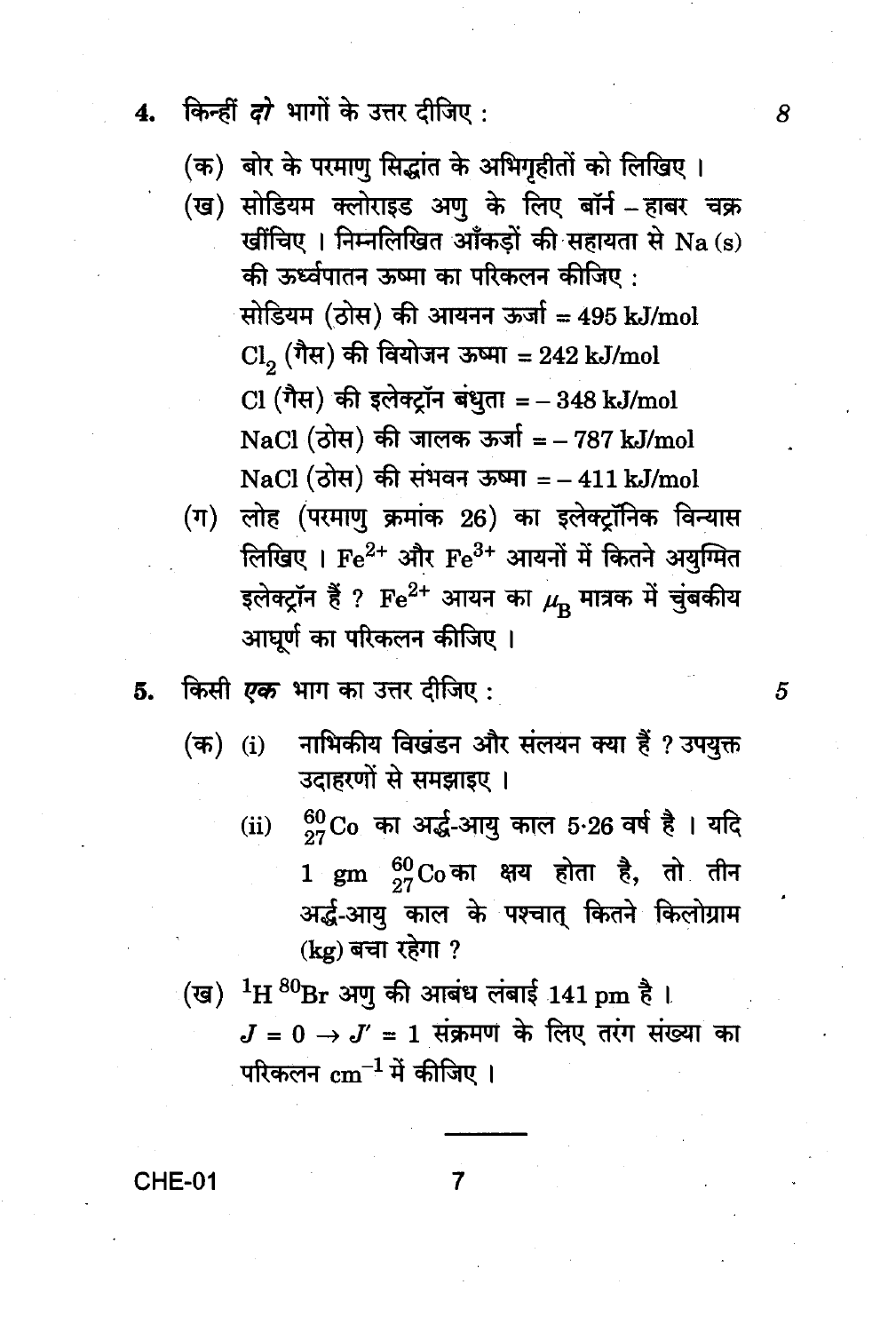**CHE-02** 

# **BACHELOR OF SCIENCE (B.Sc.)**

### **Term-End Examination**

#### **June, 2014**

#### **CHEMISTRY**

# **CHE-02 : INORGANIC CHEMISTRY**

*Time : 2 hours Maximum Marks : 50* 

#### *Note :*

- *(i) Attempt all questions.*
- *(ii) All questions carry equal marks.*
- 1. Answer any *five* parts : *2x5=10*

- (i) What principles or rules are violated in the following electronic configurations ?
	- (a)  $1s^2 2s^3$
	- (b)  $1s^2 2s^2 2p_x^2 2p_y^1$  $\frac{1}{2}$   $2p_y^1$
- (ii) Assuming that the atoms are touching each other, what would be the inter-nuclear distance between two fluorine atoms in  $F_2$  ?
- (iii) For each of the following pairs, which one has higher ionization energy ?
	- $(a)$  Na, Na<sup>+</sup>
	- (b) Li, F

#### CHE-02 8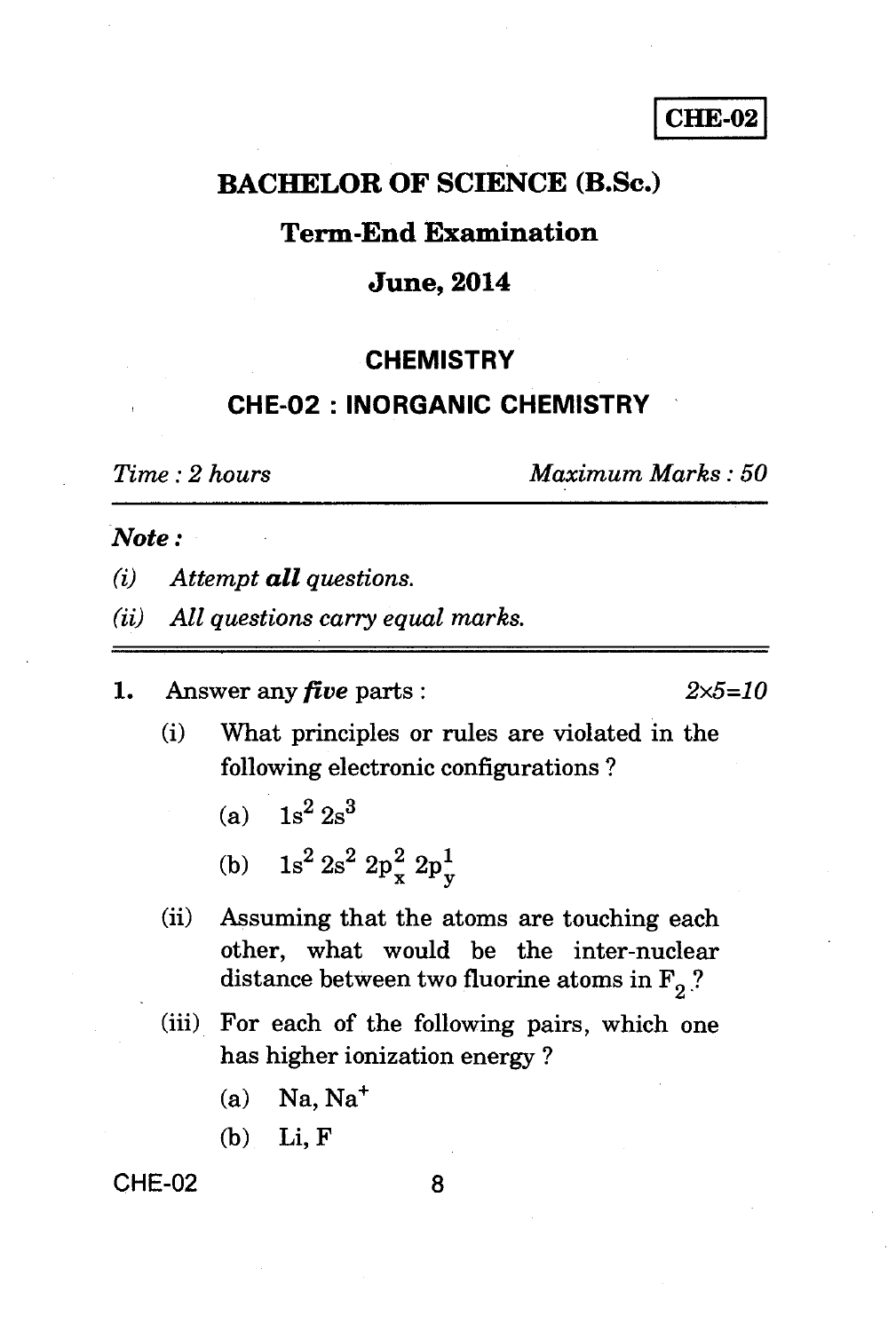- **(iv) Name the least and the most electronegative element in the Periodic Table.**
- **(v) Give two industrial uses of hydrogen.**
- **(vi) Are alkali metals good reducing agents or oxidizing agents ? Give reasons.**
- **(vii) Why do alkaline earth metals form more complexes as compared to the alkali metals-?**
- **2. (a) Answer any** *two* **parts of the following :** *4x2=8* 
	- **(i) The first ionization energy of magnesium (at. no. 12) is greater than that of sodium (at. no. 11), but position is reversed in case of second ionization energy. Explain.**
	- **(ii) Using Born Haber cycle, explain why does AEC1**3 **ionise when dissolved in water.**
	- **(iii) Explain why diamond is hard and a bad conductor of electricity, whereas graphite is soft and a good conductor of electricity.**
	- **(b) Why does beryllium form covalent compounds ?** *2*

#### **OR**

**List any four properties in which boron differs from the rest of the elements (Al, Ga, In, Tl) of its group.** *2* 

**CHE-02 9 P.T.O.**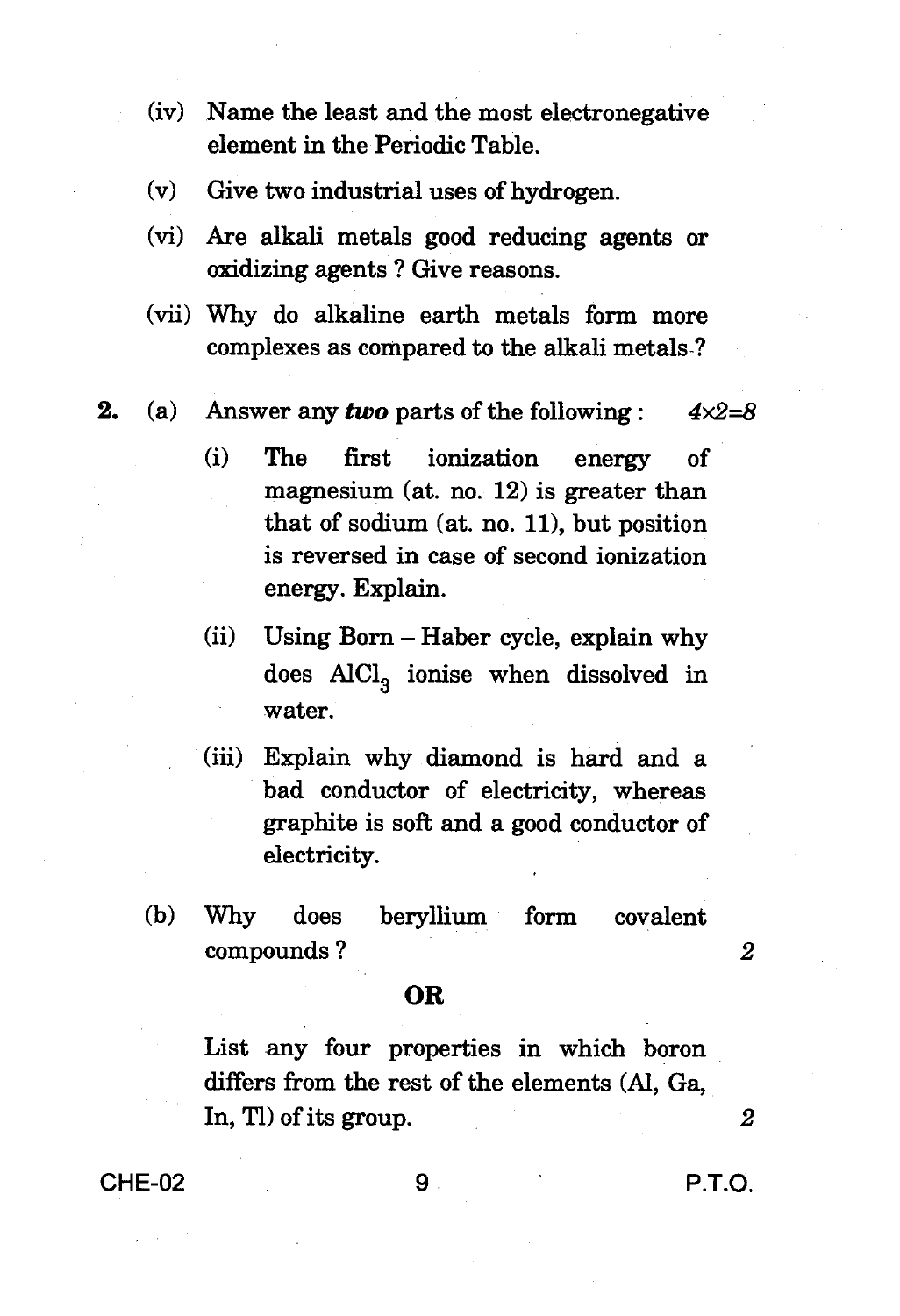**3.** (a) Describe the structure of diborane molecule. Explain the nature of bonding in it. *4*  (b) Using the concept of hybridisation, predict the shape of  $\left[SiF_{c}\right]^{2-}$  ion.  $4$ (c) Trihalides of nitrogen cannot be oxidised to pentahalides. Explain. *2* 

#### **OR**

- Why is hydrazine unstable ? Explain. *2*
- **4.** (a) Write chemical equations for the hydrolysis of  $NCl<sub>3</sub>$  and  $PCl<sub>3</sub>$ . Give reason for the difference in the products. 4

#### **OR**

Use Born — Haber cycle to explain why HF is the weakest acid among the hydrohalic acids. *4* 

- (b) Answer any *three* parts of the following : *2x3=6* 
	- (i) Why is  $SO_2$  not dissolved in water directly during the preparation of sulphuric acid ?
	- (ii) Why is the contact process preferred over lead chamber process for the preparation of  $H_2SO_4$ ?
	- (iii) What are interhalogen compounds ? Give an example.
	- (iv) Why are the compounds of He and Ne not known ?
	- (v) Predict the shape of  $XeF_4$  molecule on the basis of VSEPR theory.

**CHE-02 10**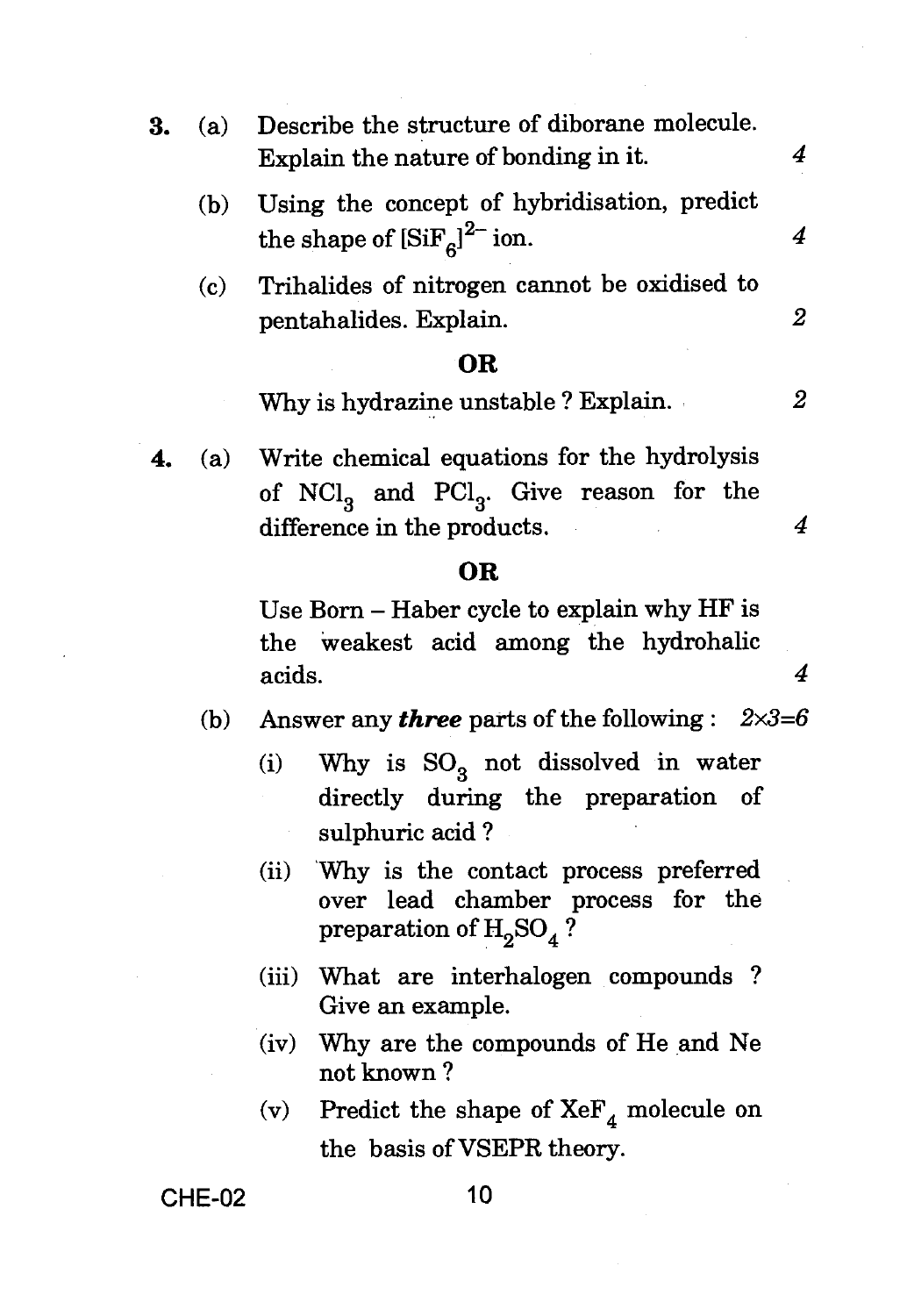- **5.** (a) Answer any *two* parts of the following : *2x2=4* 
	- (i) Why are the compounds of transition metals coloured and why do they exhibit paramagnetic behaviour ?
	- (ii) What are lanthanides ? Why is their separation difficult ?
	- (iii) Why is carbon a preferred reducing agent in commercial metallurgy ?
	- (iv) What is smelting ? Explain with an example.
	- (b) Give formula of any *one* of the following :
		- (i) Hexaamminecobalt (II) chloride

(ii) Potassium trioxalatoferrate (III)

(c) The complex ion  $[Ni(CN)_4]^2$  is diamagnetic. Propose the structure for this ion on the basis of Crystal Field Theory. The atomic number of Ni is 28. **5**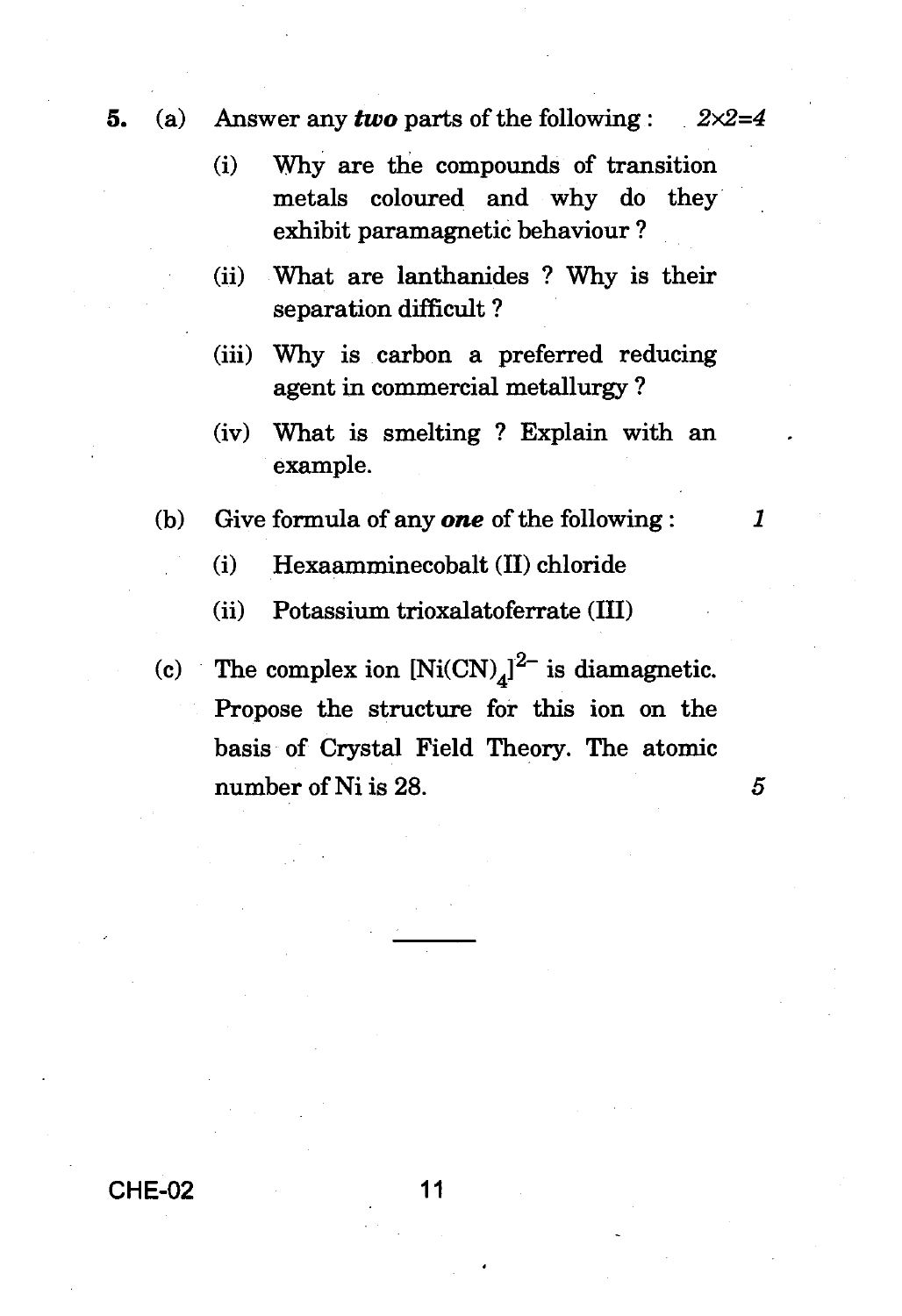# सी.एच.ई.-02

#### विज्ञान स्नातक (बी.एस सी.)

# सत्रांत परीक्षा

#### जून, 2014

# रसायन विज्ञान

# सी.एच.ई. 02 : अकार्बनिक रसायन

समय : २ घण्टे

अधिकतम अंक : 50

नोट :

- सभी प्रश्नों के उत्तर दीजिए ।  $(i)$
- सभी प्रश्नों के अंक समान हैं ।  $(ii)$
- किन्हीं *पाँच* भागों के उत्तर दीजिए : 1.

 $2 \times 5 = 10$ 

- निम्नलिखित इलेक्ट्रॉनिक विन्यासों में कौन-से सिद्धांत या  $(i)$ नियम का उल्लंघन होता है ?
	- (क)  $1s^2 2s^3$
	- (ख) 1s<sup>2</sup> 2s<sup>2</sup> 2p<sub>x</sub><sup>2</sup> 2p<sub>v</sub>
- यह मानते हुए कि परमाणु एक-दूसरे को स्पर्श कर रहे हैं,  $(ii)$  $\mathbf{F_2}$  में दोनों फ्लुओरीन परमाणुओं की अंतरानाभिक दूरी क्या होगी ?
- (iii) निम्नलिखित युग्मों में प्रत्येक में किसकी आयनन ऊर्जा अधिक होगी ?
	- $(\overline{a})$  Na, Na<sup>+</sup>
	- $(\overline{g})$  Li, F

**CHE-02**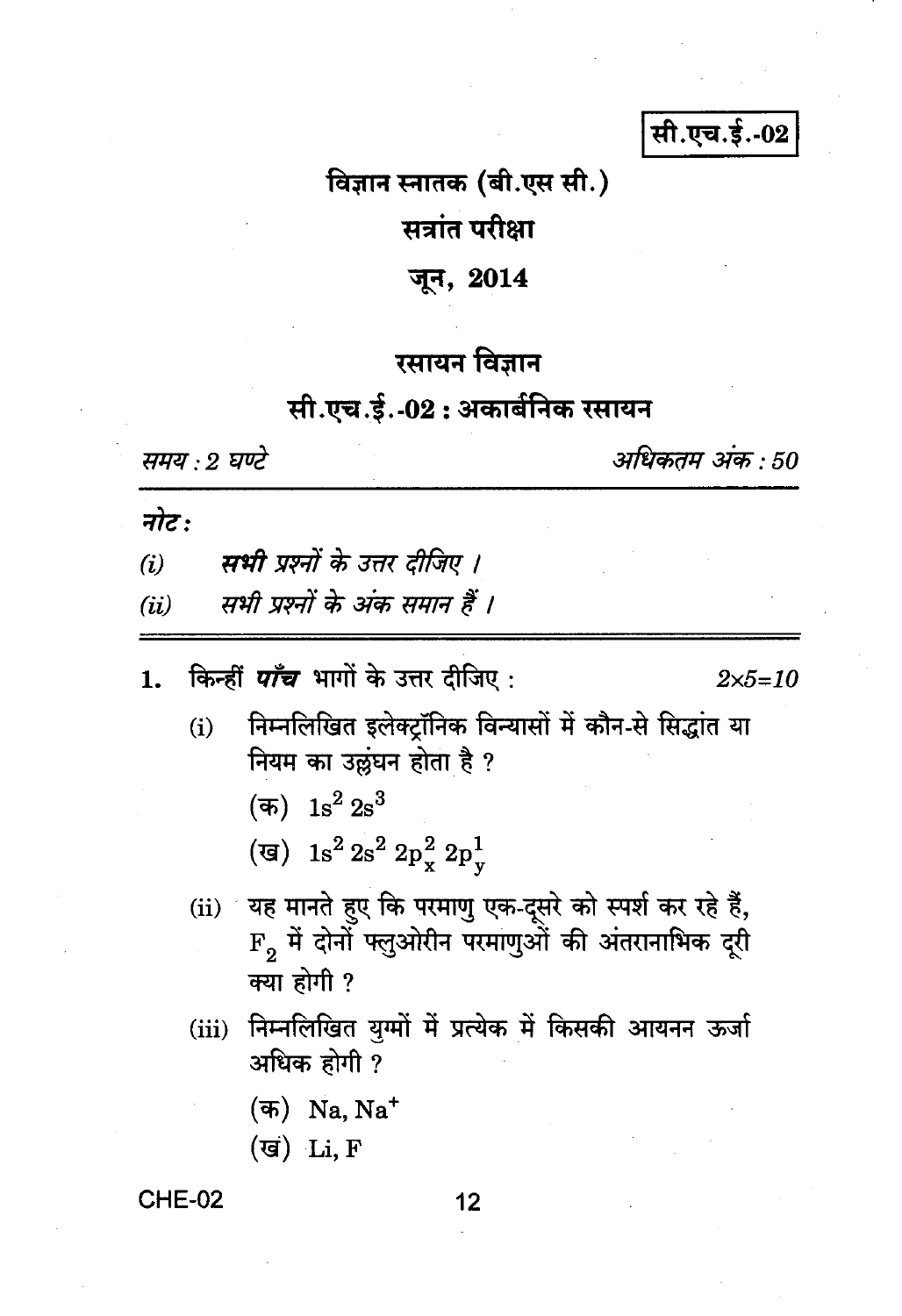- (iv) आवर्त सारणी में सबसे कम और सबसे अधिक विद्यत-ऋणात्मक तत्त्वों के नाम लिखिए ।
- हाइडोजन के दो औद्योगिक उपयोग बताइए।  $(v)$
- (vi) क्षार धातुएँ अच्छे अपचायक या अच्छे उपचायक होते हैं ? कारण बताइए ।
- (vii) क्षार धातुओं की तुलना में क्षारीय मृदा धातुएँ अधिक संकल यौगिक क्यों बनाती हैं ?
- (क) निम्नलिखित में से किन्हीं दो भागों के उत्तर दीजिए:  $4 \times 2 = 8$  $2.$ 
	- मैग्नीशियम (प.क्रं. 12) की प्रथम आयनन ऊर्जा  $(i)$ सोडियम (प.क्रं. 11) से अधिक होती है. परन्त द्वितीय आयनन ऊर्जा में स्थिति इसके विपरीत होती है। स्पष्ट कीजिए।
	- बॉर्न हाबर चक्र की मदद से स्पष्ट कीजिए कि  $(ii)$ जल में घोलने पर AICI, आयनित क्यों हो जाता है ।
	- स्पष्ट कीजिए कि हीरा कठोर और विद्युत का  $(iii)$ कचालक, जबकि ग्रेफाइट मुलायम और विद्युत् का सचालक क्यों होते हैं।
	- (ख) बेरिलियम सहसंयोजक यौगिक क्यों बनाता है ?

#### अथवा

किन्हीं चार गुणधर्मों की सूची बनाइए जिनमें बोरॉन अपने समूह के अन्य तत्त्वों (Al, Ga, In, Tl) से भिन्न होता है।

**CHE-02** 

13

P.T.O.

 $\overline{2}$ 

 $\overline{2}$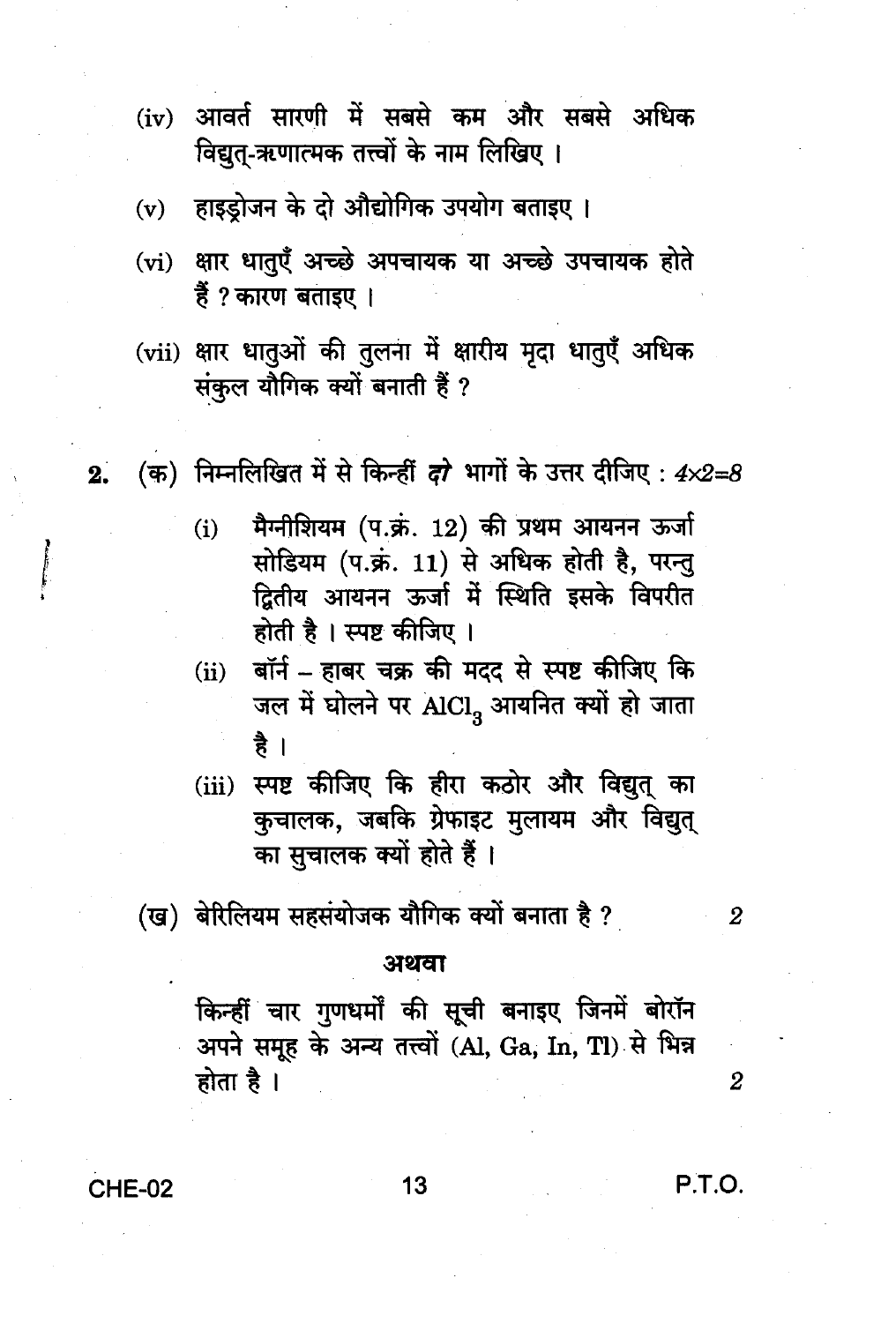- (क) डाइबोरेन अण की संरचना का वर्णन कीजिए और इसमें  $\overline{3}$ . आबंधन की प्रकृति का स्पष्टीकरण कीजिए।
	- (ख) संकरण की अवधारणा के आधार पर  ${\rm [SiF}_{c}]^2$  आयन की आकृति की प्रागुक्ति कीजिए ।
	- नाइटोजन टाइहेलाइडों का पेंटाहेलाइडों में उपचयन नहीं  $(\pi)$ किया जा सकता है । स्पष्ट कीजिए ।  $\overline{2}$

#### अथवा

हाइडैज़ीन अस्थायी क्यों होती है ? स्पष्ट कीजिए ।  $\overline{2}$ 

 $\overline{4}$ 

 $\overline{4}$ 

(क) NCI, और PCI, के जल-अपघटन के रासायनिक  $\overline{\mathbf{4}}$ समीकरण लिखिए । उत्पादों में अंतर के कारण बताइए ।  $\overline{4}$ 

#### अथवा

बॉर्न - हाबर चक्र की मदद से यह स्पष्ट कीजिए कि हाइड़ोहेलिक अम्लों में HF दर्बलतम अम्ल क्यों है।  $\boldsymbol{4}$ 

(ख) निम्नलिखित में से किन्हीं *तीन* भागों के उत्तर दीजिए :  $2x3=6$ 

- सल्फ्यूरिक अम्ल के उत्पादन में SO<sub>2</sub> को सीधे  $(i)$ जल में क्यों नहीं घोला जाता है ?
- सल्फ्युरिक अम्ल के उत्पादन के लिए लेड कक्ष  $(ii)$ विधि की अपेक्षा संपर्क विधि को क्यों तरजीह दी जाती है ?
- (iii) अंतरा-हैलोजन यौगिक क्या होते हैं ? एक उदाहरण दीजिए ।
- (iv) He और Ne के यौगिक क्यों ज्ञात नहीं हैं ?
- संयोजकता कोश इलेक्ट्रॉन युग्म प्रतिकर्षण सिद्धांत  $(v)$ (VSEPR) के आधार पर  $XeF$ , अणु की आकृति की प्रागुक्ति कीजिए ।

**CHE-02**